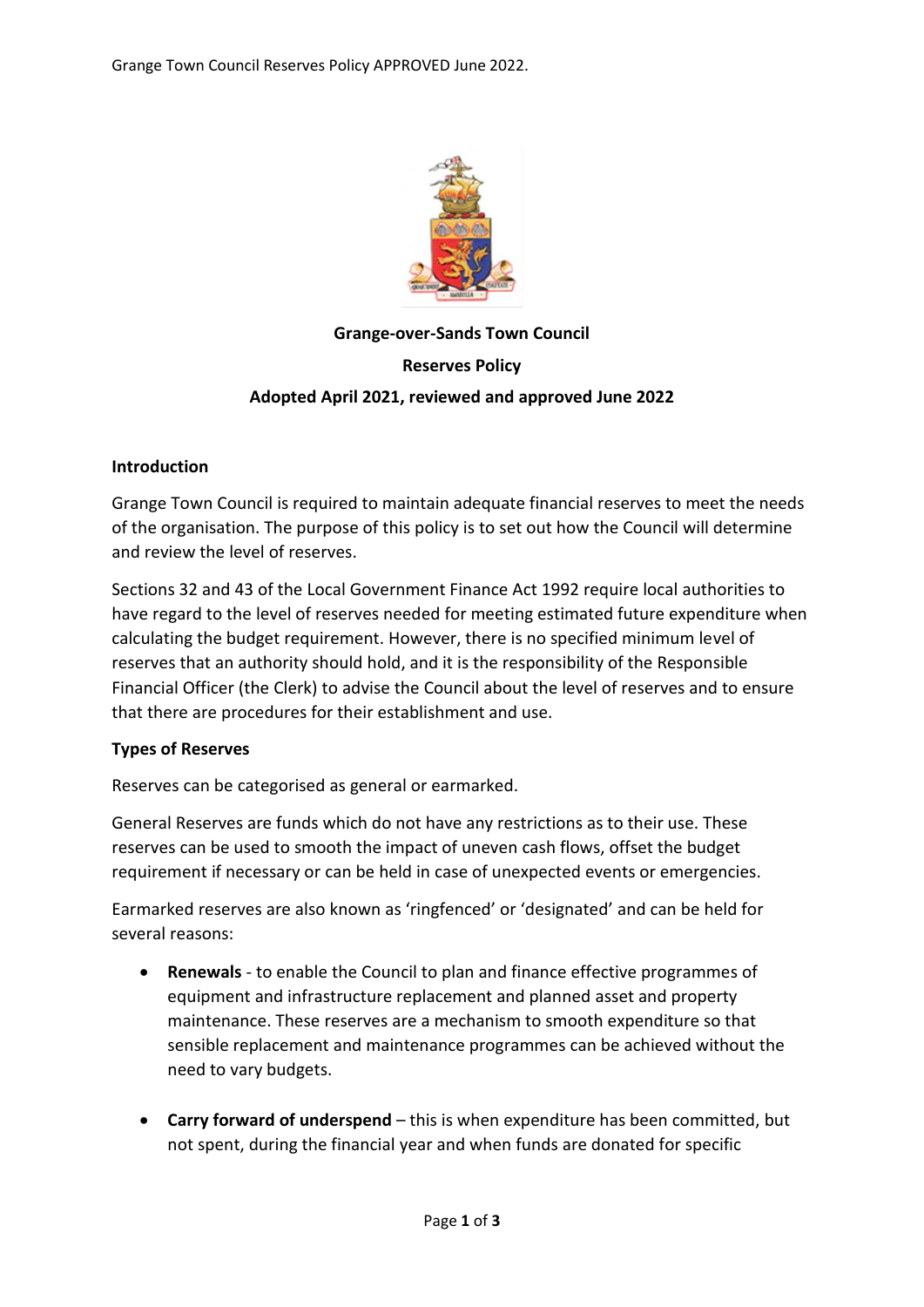purposes but not yet spent. Reserves are used as a mechanism to carry forward these resources.

- **Insurance reserve** to enable the Council to meet any insurance claim excesses.
- **Election reserve** elections can be an unexpected cost when a vacancy occurs midterm.
- Other earmarked reserves may be set up from time to time to meet known or predicted liabilities such as loans.

### **Earmarked Reserves**

Earmarked reserves will be established on a "needs" basis, in line with anticipated requirements.

Any decision to set up a reserve must be made by the Council.

Expenditure from reserves can only be authorised by the Council.

Reserves should not be held to fund on-going expenditure. This would be unsustainable as, at some point, the reserves would be exhausted. To the extent that reserves are used to meet short term funding gaps, they must be replenished in the following year. However, earmarked reserves that have been used to meet a specific liability would not need to be replenished, having served the purpose for which they were originally established.

All Earmarked Reserves are recorded on a central schedule held by the Clerk which lists the various Earmarked Reserves and the purpose for which they are held.

Reviewing the Council's Financial Risk Assessment is part of the budgeting and year end accounting procedures and identifies planned and unplanned expenditure items and thereby indicates an appropriate level of Reserves.

#### **General Reserves**

The level of General Reserves is a matter of judgement and so this policy does not attempt to prescribe a blanket level. The primary means of building general reserves will be through an allocation from the annual budget. This will be in addition to any amounts needed to replenish reserves that have been consumed in the previous year.

Setting the level of General Reserves is one of several related decisions in the formulation of the medium-term financial strategy and the annual budget. The Council must build and maintain sufficient working balances to cover the key risks it faces, as expressed in its financial risk assessment.

If in extreme circumstances General Reserves were exhausted due to major unforeseen spending pressures within a particular financial year, the Council would be able to draw down from its earmarked reserves to provide short term resources.